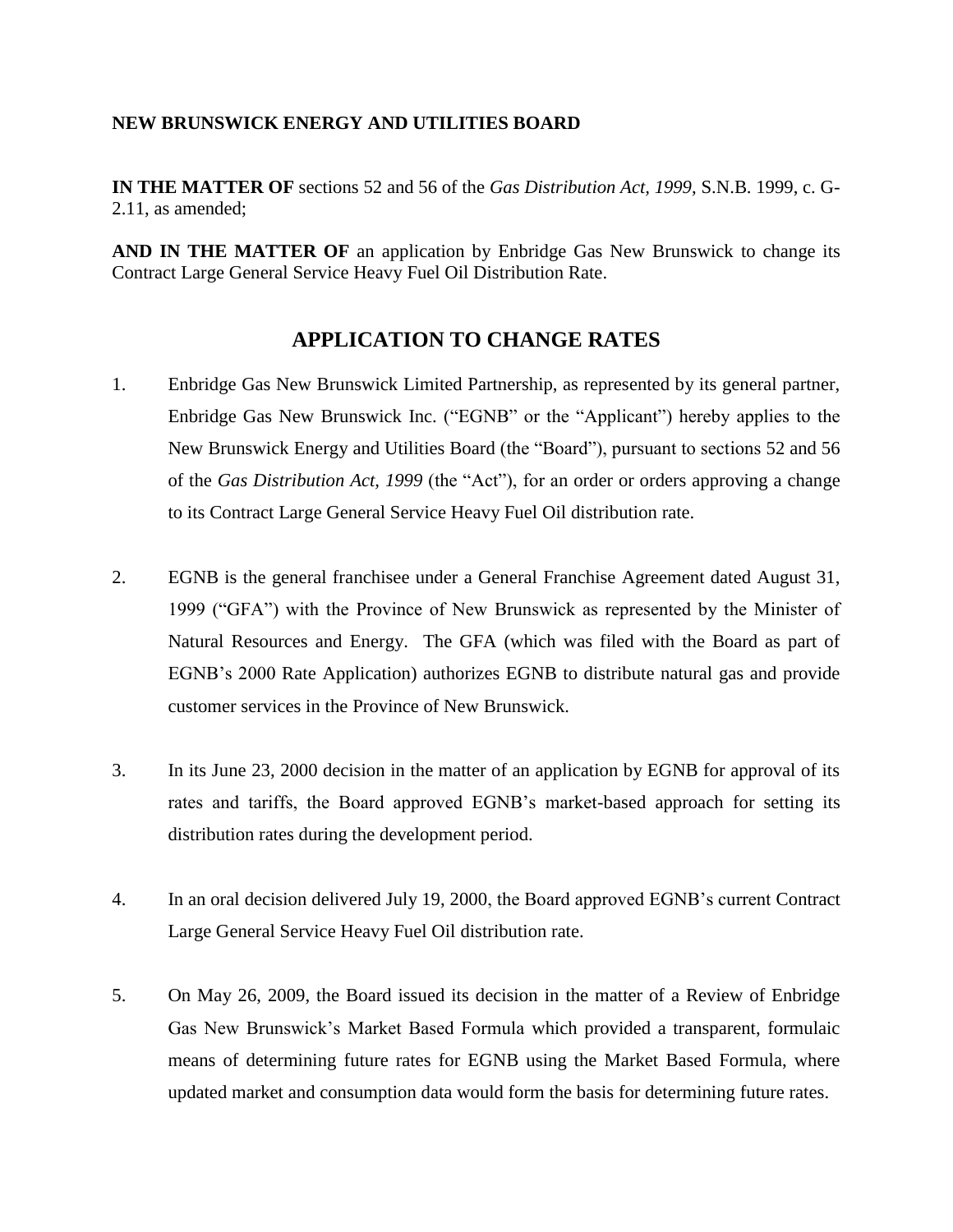- 6. EGNB now wishes to change its Contract Large General Service Heavy Fuel Oil distribution rate, effective February 1, 2010 through the application of the formula approved by the Board in its May 26, 2009 decision.
- 7. Information in support of EGNB's Application is being filed with the Board together with this Application.
- 8. On the basis of the foregoing, EGNB applies for the following orders, decisions or directions of the Board:
	- (a) approval, under sections 52 and 56 of the Act, of the change to its Contract Large General Service Heavy Fuel Oil distribution rate proposed by EGNB, such change to be effective February 1, 2010;
	- (b) an order under section 56 of the Act, to the extent necessary or appropriate, to ensure an expeditious determination of this Application;
	- (c) such interim order under section 40 of the *Energy and Utilities Board Act*, and such further directions in that regard, as may be necessary or appropriate;
	- (d) an order under subsection 96(3) of the Act exempting the Applicant, to the extent necessary or appropriate, from some or all of the provisions of any regulations made by the Board under subsection 96(1) of the Act; and
	- (e) such further or other order, decision or direction relating to the Applicant's Contract Large General Service Heavy Fuel Oil distribution rate as the Applicant may request and the Board may deem necessary or appropriate.
- 9. The names, addresses, telephone numbers and other telecommunications numbers of the Applicant and the Applicant's authorized representative are as follows: